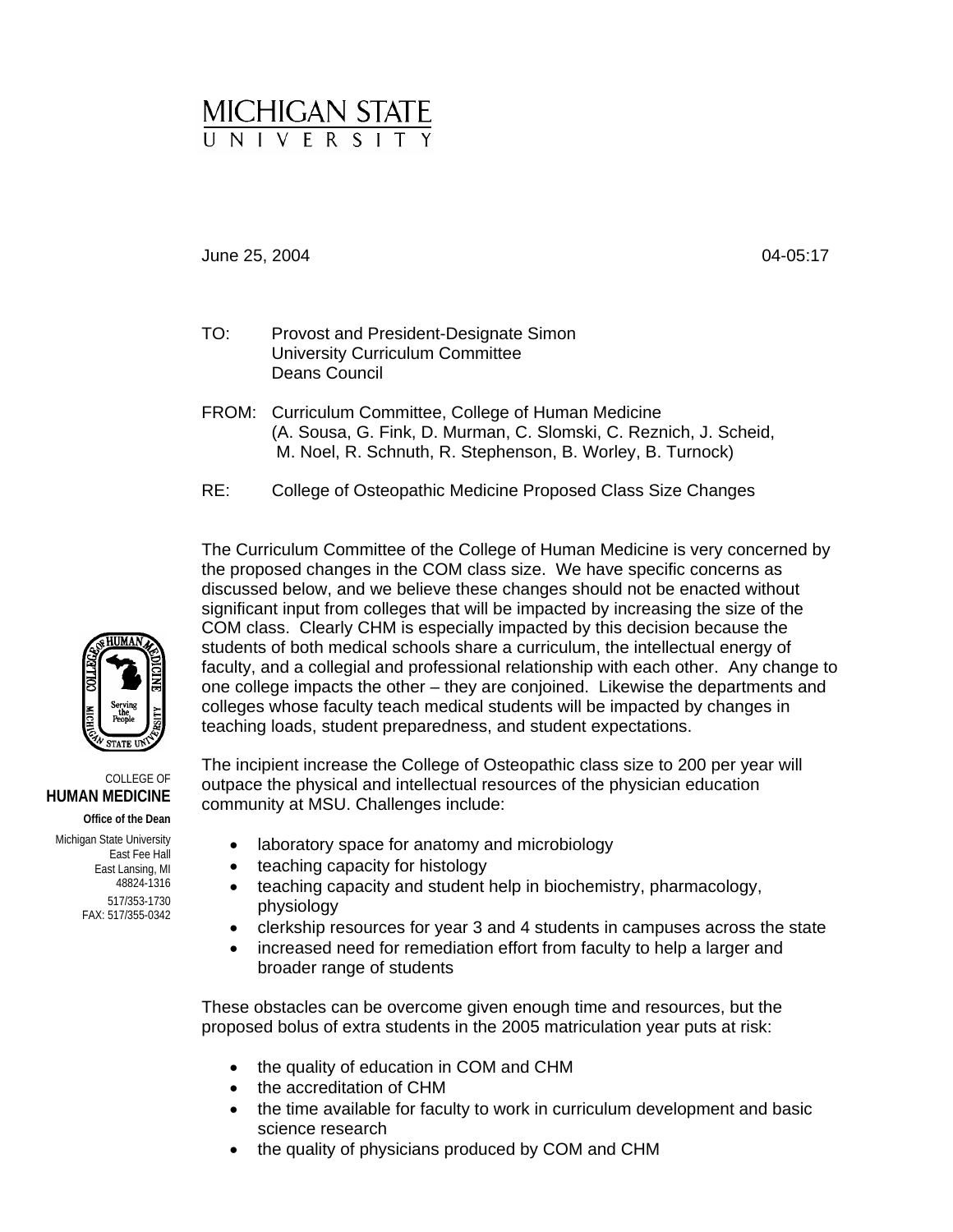Page 2 June 25, 2004

So far, we have not been made aware of allocation of any additional resources or relief of personnel to do these duties without bias to their current research, teaching or clinical duties. If indeed, the intent holds to expand the COM class as rapidly as proposed, we would appreciate a quick consideration of the financial and personnel plans for such an expansion for us to review and work with. Without such a plan, we believe the obstacles listed above will stretch faculty and put the reputation of both COM and CHM at risk.

### AS/msm

cc: President Peter McPherson Deans CHM and COM Associate Deans for Academic Affairs, CHM and COM Dean, CNS

Endorsed by:

Dele Davies, M.D., Chair, Department of Pediatrics Shelagh Ferguson-Miller, Ph.D., Chair, Department of Biochemistry and Molecular Biology Mary Nettleman, M.D., Chair, Department of Medicine Harold Sauer, M.D., Chair, Department of Obstetrics and Gynecology Carol Slomski, M.D., Chair, Department of Surgery William Spielman, Ph.D., Chair Department of Physiology Tom Tomlinson, Ph.D., Director, Center for Ethics and Humanities in the Life Sciences William Wadland, M.D., Chair, Department of Family Practice